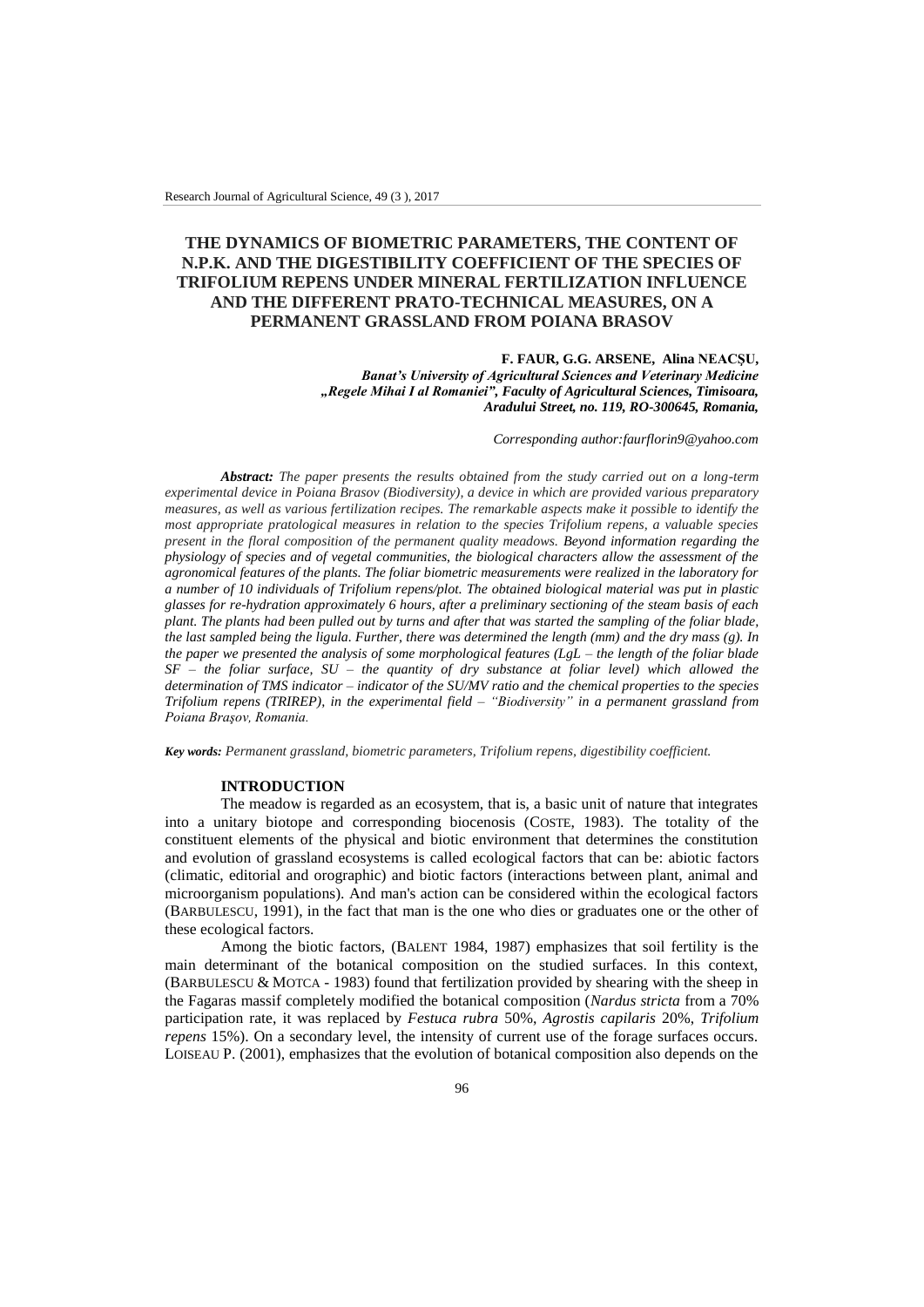initial state of the ecosystem and on the action of ecological factors. Two large types of ecological gradients that affect the specific diversity of plant communities in a natural meadow, resource bioavailability, frequency and intensity of disturbances (BALENT, 1987; GRIME, 2001) could be considered as an environmental filter that selects a certain number of species.

WESTOBY (1998) insists that the exploitation by species of opportunities for rapid growth, ie their physiological response to different levels of disturbance, are the main elements of ecological elements that characterize them.

In long term factorial devices, in Romania and other countries too, there was observed very contrasting dynamics of the botanical composition as a result of fertilization and exploitation practices. Analysis of the global botanical composition and of the trajectories followed by it is not always sufficient to functionally characterize the changes in vegetation and the consequences regarding the utilization value. The transition to a functional description of the vegetation can be approached by analyzing the biological and chemical features of the species, especially those concerning the morphology and the chemical composition of the aerial organs. However, these features not allow a direct determination of the physiological functionality of the plant, but they can be selected to highlight, in as much possible correct way, certain functional aspects. In order to facilitate the actual research work it was introduced by the concept of Functional Species Types (TFS), defined as a set of species that similarly respond by a set of attributes to changing environmental factors. These functional types of species are considered as a very useful practice, ensuring the possibility of a floristic analysis at a narrower and more precise level, and from a conceptual point of view, providing a more realistic picture of the evolution of the vegetal communities, management.

This program aims at identifying functional species types (TFS) under changing management practices, and is based on a working protocol focused on a list of attributes proposed by WEIHER ET AL. (1999), a list adapted for the study of meadows.

Respectively, a working protocol, but in a more simplified form, was used to track the change in agronomic properties of vegetation on factorial devices in Poiana Braşov (Romania), in the conditions of reducing the level of use of grass, in conjunction with different levels of fertilization mineral, organic or finishing. The practical study on these devices thus contributes to completing and enhancing knowledge regarding the functioning of plurispecific grassland communities subject to different management practices.

#### **MATERIAL AND METHODS**

The experiments had been realized within a permanent grassland from Poiana Braşov belonging to the Research and Development Institute for Grasslands Braşov. In long term factorial devices, in Romania, there was observed very contrasting dynamics of the botanical composition as a result of fertilization practices. The experimental field  $\Box$ Biodiversity" has been settled in a permanent mountain grassland (Poiana Braşov) placed at 1000 m altitude. These devices provides a true set of management practices that enable us to determine the most appropriate combination for "driving" a meadow. The device consists of 12 parcels of 144  $m<sup>2</sup>$ each. The fertilizers with P and K had been applied in autumn, and the fertilizers with N in spring. The observations and the biometric measurements had been realized in June-September 2002-2004. The species selection (in our research field the *species Trifolium repens* - TRIREP) for measurements had been made basing on specific composition (CS %) calculated by relating to the whole vegetal cover. From each plot there were taken 10 individuals of *Trifolium repens* – TRIREP to be measured and sampled. From each plot there were randomly selected plants, representative individuals, as possible in the first phases of vegetation.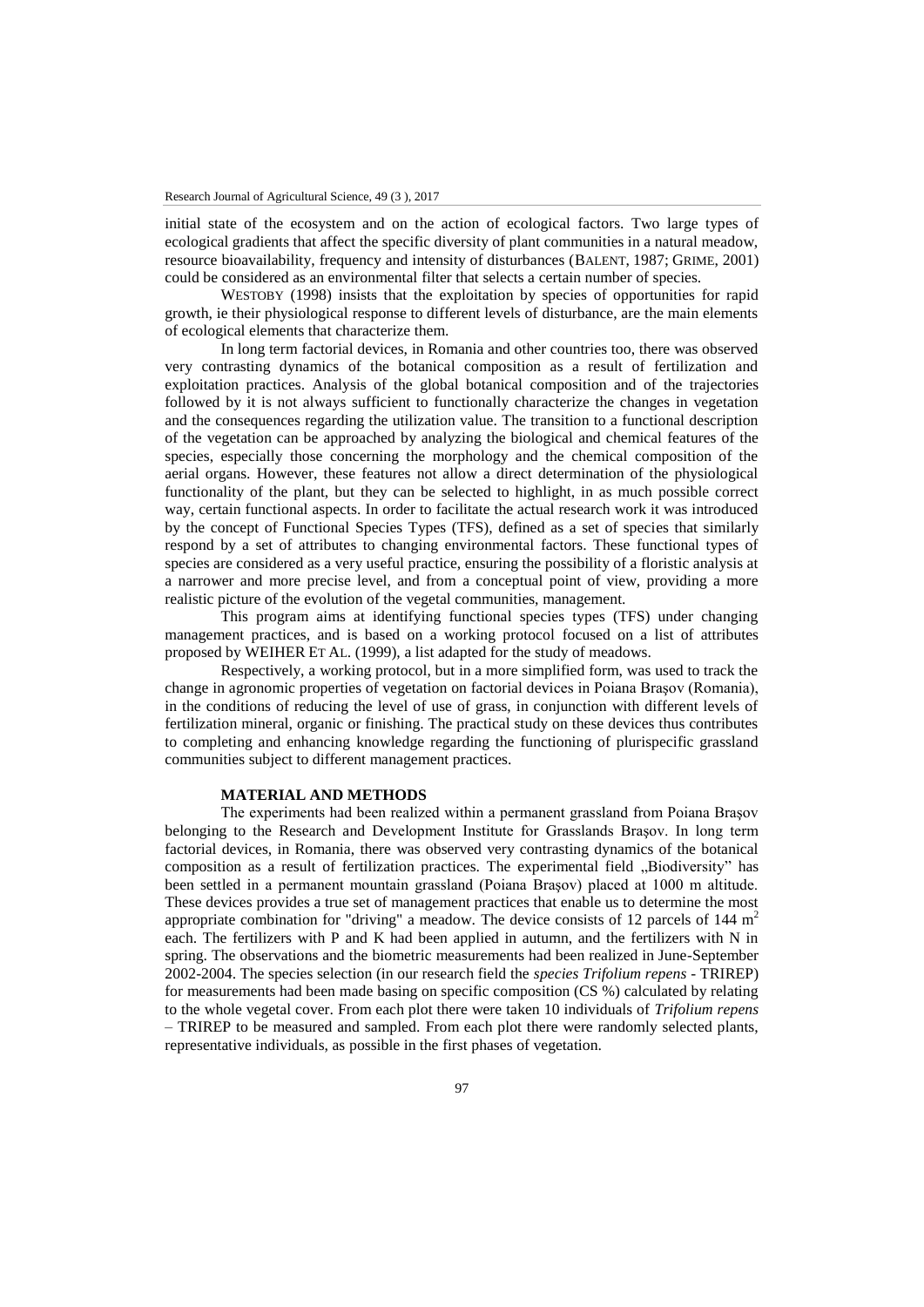#### **Biometric observations and measurements**

# A) Field observations and sampling

Sampling: In each plot, 20 individuals of each species, previously selected based on CS%, were then sampled, constituting two lots of 10, one for foliar and NPK content measurement, and the other for analysis digestibility.

Measurements and sampling: Before taking an individual, several measurements of height (height in vegetative stage, height at maturity) were performed. The measurement of the height was made using a stick herbometer. After each, each individual was taken by cutting into a base with a scalpel wrapped in damp paper, put in a refrigerated bag and then transferred to the lab.

B) Foliar biometric measurements performed in the laboratory 10 individuals/species / plot were placed in plastic beakers for rehydration for about 6 hours after a preliminary sectioning using a scalpel of each individual's stem. The herbal glasses were then placed in the refrigerator at about 4ºC. After approx. 6 hours, the plants were removed one at a time, and the youngest adult leaf was sampled from each. For grasses, it is the limb in which the last leu appeared, and for dicotyledons it is the youngest leaf but with adult morphology, which corresponds to the number 3 or 4. After sampling, using a scalpel, each limb was determined: a) the length (mm), with a millimeter scale, b) green mass (g), with a precision balance, respectively 4 decimal places, c) surface (cm) by scanning and image analysis using the Olympus computer program, d) dry mass  $(g)$ , after 48 hours at the oven, at 70 $^{\circ}$ C, using the same balance.

#### C) Determination of chemical properties

### *Determination of digestibility and content of N, P, K, Ca and Mg*

For this purpose, the plant material was also used and the foliar biometry part, when from each plot, 20 individuals of each species, previously selected on the basis of CS%, were then sampled, constituting two lots of 10, one for foliar and NPK content measurement, and the other for digestibility analysis.

## *Determination of digestibility by pepsin-cellulose method*

The method makes it possible to predict the digestibility of feeding stuffs in laboratory conditions, in particular for feeds where the determination of the feed on the basis of chemicalbased equations poses problems. It is especially the forage plants in the natural meadows, respectively those in the mixes.

## **RESULTS AND DISCUSSIONS**

Before the statistical analysis of data and their graphical representation there was selected the species *Trifolium repens* - TRIREP that appears in 5 studied variants in the experimental field "Biodiversity" (**V1** - witness variant; **V3** - **20 t/ha manure**; **V7** - **1.84 t/ha CaO + 20 t/ha manure**; **V8** - **N50 P2O550 K2O50 + 1.84 t/ha CaO + 20 t/ha manure**; **V10** - **1.84 t/ha**   $CaO + sheepfold (1 sheep/3 nights/m<sup>2</sup>)$ ; , in order to observe in parallel the way that this species responds to fertilization and differents methodes of utilisation. As well, the species selection was made tacking into account a very important indicator, respectively the CS% (specific contribution), which stays at the basis of the studied species selection. This type of parallel analysis was applied also with the purpose to make observations using the concept of functional types of species (TFS). Further, there will be realized a presentation under the aspect of the way that the main production characters and features are changing under the influence of fertilization and differents methodes of utilisation in the species *Trifolium repens* - TRIREP. Utilization of the foliar features is important, to avoid the "*plant performances*" under the influence of different amounts of fertilizers and some practices of utilisation.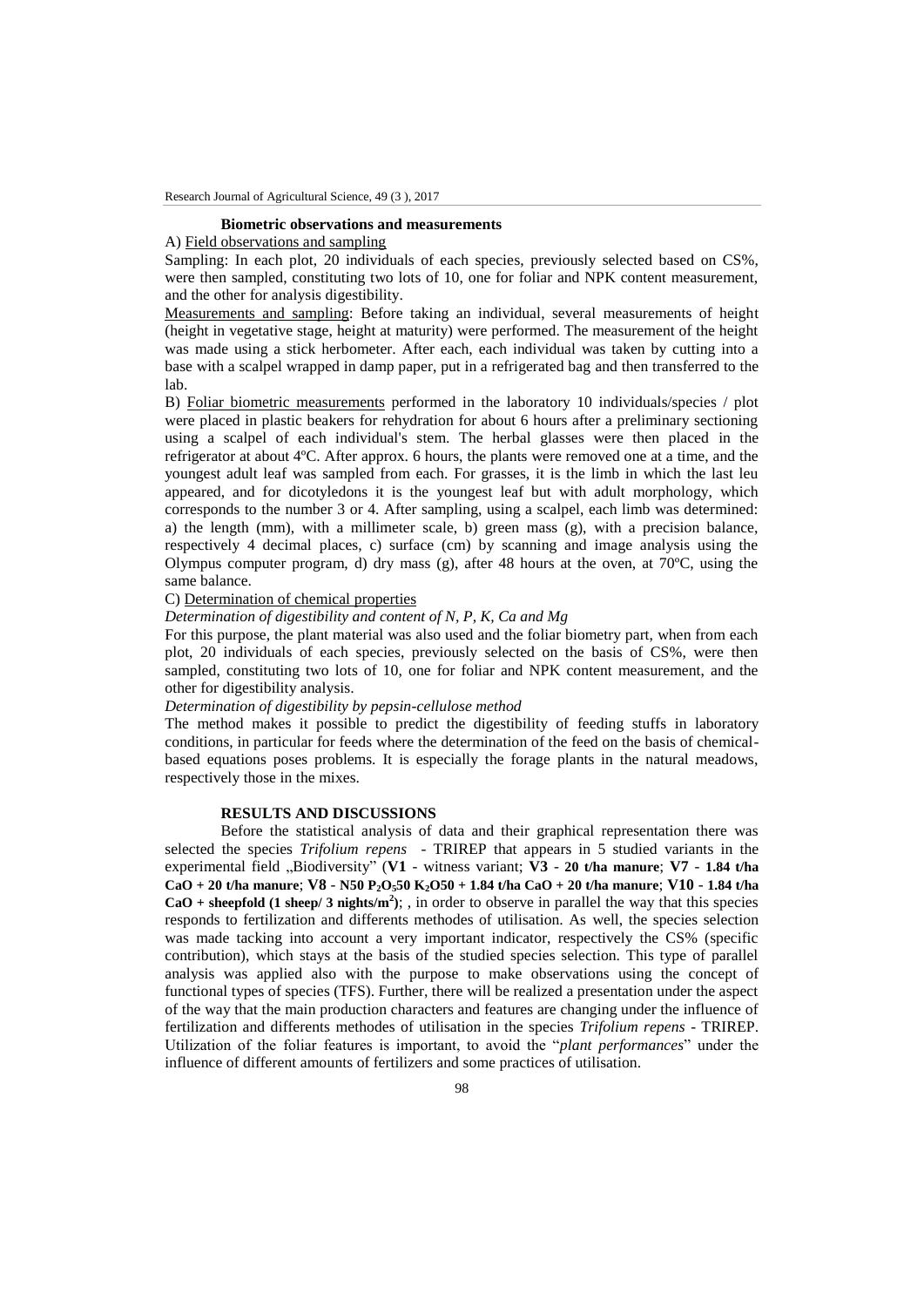A) On variant **V7** (fine + organic fertility) the highest values for the 4 analyzed elements (P, K, Ca, Mg) are generally recorded.

B) On variant **V1**, the species *Trifolium repens* (TRIREP) records the highest digestibility coefficient being very close to the maximum value that is 1.



C) TRIREP is a low-lying plant at which the highest individuals (16.4 cm) were recorded on the variant (V10), where is combined he sheepfold and the application of CaO. D) Regarding the foliar surface (SF), the highest values are recorded on the variant V8, where

we have the combination of the chemical fertilization, the application of the manure and CaO.



E) Concerning the green mass (MV) and the dry matter content (SU), the highest values are recorded on variant **V8**, where we have the combination chemical fertilize  $+1.84$  t/ha CaO + 20 t/ha manure stable;

F) The content of N total is the highest in the **V3**, where the only measure is the manure application.



99